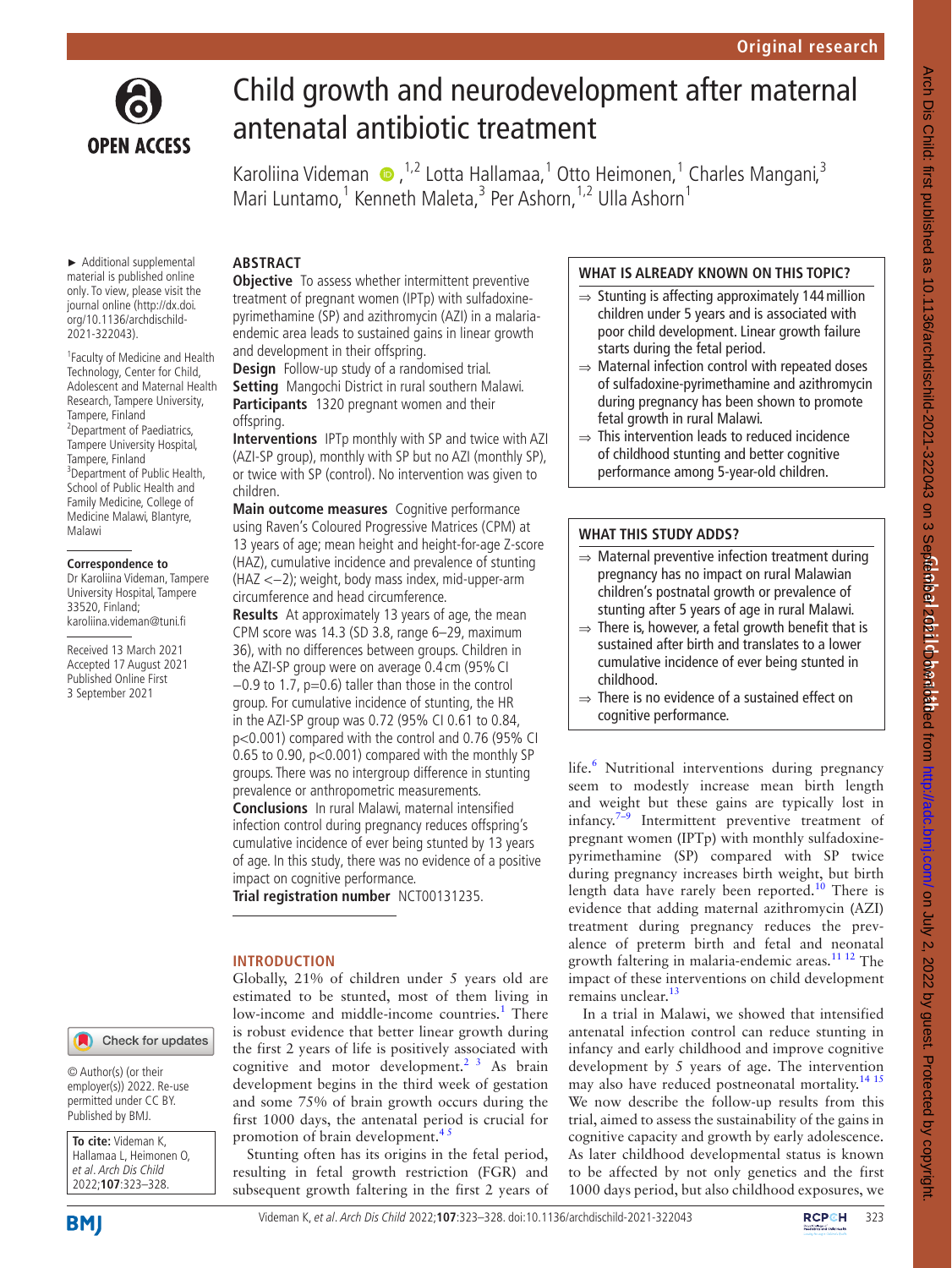wanted to assess any possible differences at approximately 13 years of age.[16](#page-5-9) The main question was if children of mothers who received intensified infection control during pregnancy would (1) still have better cognitive performance, (2) have a lower cumulative incidence of stunting and (3) be taller in preadolescence than children whose mothers received standard care.

## **METHODS**

## **Background**

**Global child health**

Global child health

The study was a 13-year follow-up to the Lungwena Antenatal Intervention Study (LAIS), a randomised, partially placebocontrolled, outcome assessor-blinded, three-arm clinical trial from rural southern Malawi.<sup>17</sup> The original trial showed that preterm delivery and low birth weight were lower and infant size at 1month was bigger with intensive infection treatment during pregnancy.<sup>11 17</sup> A follow-up at 5 years indicated that the intervention also reduced the incidence of stunting and had a positive effect on child development.<sup>[14 15](#page-5-8)</sup>

## **Participants and follow-up**

The LAIS enrolled women with uncomplicated second trimester pregnancies at 14–26 weeks gestation by ultrasound assessment who felt fetal movements. Exclusion criteria included severe illness, receipt of AZI during the current pregnancy or SP within the preceding 28 days, allergy to study drugs, and any previous serious allergic reaction.

Participants in the control group received standard Malawian antenatal care, which at the time of the study included IPTp with SP (1500mg of sulfadoxine and 75mg of pyrimethamine) twice: at enrolment and between 28 and 34 weeks of gestation. They also received a placebo to AZI. Participants in the monthly SP intervention group received SP monthly from enrolment until 37 gestational weeks and a placebo to AZI as the control group. Participants in the AZI-SP intervention group received monthly SP and active AZI (1000mg) at enrolment and between 28 and 34 weeks of gestation. No intervention was given to the offspring. Additional detailed methods are provided in the [online supplemental information.](https://dx.doi.org/10.1136/archdischild-2021-322043)

The current follow-up was planned as a separate entity and implemented between December 2017 and March 2019. The study team made visits to the homes of children who had participated in the original LAIS trial and were not known to have died. If the participants had moved, the study team attempted to find information on their new location from nearby households. Each participant and at least one of caregiver provided a new informed consent before participation.

We included all children in the analyses except for those with missing data for the specific outcome. Originally, we planned to evaluate the participants at prepubertal phase at approximately 12 years of age. However, due to delays in implementation, the data were collected later than planned, which resulted in a higher mean age and a larger age range. We accounted for age variation by adjusting the analyses for age and pubertal stage.

## **Outcomes**

Child development was assessed by the Raven's Coloured Progressive Matrices (CPM), which measures non-verbal intelligence and can be used among illiterate people.<sup>18 19</sup> The reliability and criterion validity have been found good in Africa.<sup>[20 21](#page-5-12)</sup> The test comprises 36 items; each correct answer provides a score of 1 and each incorrect or no answer is counted as 0. Two research assistants administered the Raven's test at the study clinic.

Child anthropometry was assessed by two anthropometrists, in triplicate. For the analysis, we used the mean of the first two readings if they did not differ by more than 0.1kg for weight or 0.5cm for other measurements. If the tolerance limit was exceeded, we calculated the mean from the pair of two measurements closest to each other.

Primary follow-up outcomes were CPM score, child height, weight, body mass index (BMI), mid-upper-arm circumference (MUAC) and head circumference (HC) at approximately 13 years of age. For attained length and acute nutritional status, we also calculated the prevalence of stunting and severe stunting (<−2 and <−3 height-for-age Z-scores, HAZ) and low and very low BMI (<−2 SD and <−3 BMI Z-scores, BMIZ). These dichotomous outcomes were based on age-standardised and sex-standardised HAZ and BMIZ, using the WHO 2007 child growth standard (age  $\geq 61$  months).<sup>[22](#page-5-13)</sup> For the change in Z-scores, we used HAZ and BMIZ values at 5 years, calculated based on the WHO multicentre growth standard for children  $<$  61 months old.<sup>[23](#page-5-14)</sup> The growth measurements were adjusted for socioeconomic status (SES) and pubertal stage, assessed by a study nurse using Tanner classification.<sup>24-26</sup> For MUAC and HC, we used absolute values.

## **Statistical analysis**

A sample size of 440 pregnant women per group was planned to give 80% power at a 5% level of significance to detect a 40% reduction in the rate of preterm delivery, which was the trial's main hypothesis.[17](#page-5-10) Intention-to-treat analyses were used.

For CPM score, absolute height, weight, BMI, MUAC and HC, we calculated the means and the difference between the three groups was tested with least square regression. For prevalence of stunting, severe stunting, low BMI and very low BMI, we calculated percentages and used a log-binomial regression model to estimate risk ratios. To prevent inflated type I errors due to testing between multiple groups, we began hypothesis testing with a global null hypothesis of no difference between any groups using Wald's test. $^{26}$  Null hypotheses were rejected if p<0.05. Pairwise null hypotheses were rejected only if the global null hypothesis was also rejected. We included age, sex, pubertal stage and SES as covariates in the statistical analyses. SES was expressed as a score that was established with principal component analysis by combining information on the building material of the house, main source of water, type of sanitary facility available and ownership of household items.

## **RESULTS**

Of the 3358 approached pregnant women, 1320 (39.3%) were enrolled and randomly assigned to the control (436), monthly SP (441) and AZI-SP (443) groups. In the current analysis, we had data for 997 (75.1%) children on development and for 1002 (75.5%) on anthropometrics. Success of follow-up was similar between the groups ([figure](#page-2-0) 1).

At enrolment, the intervention groups were similar except for small differences in maternal malaria prevalence and number of previous pregnancies. Mothers who were lost to follow-up were similar to those who stayed in the study except for HIV prevalence (11% vs 22%, p<0.001) [\(online supplemental table](https://dx.doi.org/10.1136/archdischild-2021-322043) [1\)](https://dx.doi.org/10.1136/archdischild-2021-322043). Pubertal status and years of schooling of the offspring at follow-up were similar between the groups [\(table](#page-2-1) 1).

At the follow-up visit, the mean age of the participants was 12.8 (SD 0.9, range 10.9–14.6) years. Their CPM scores ranged between 6 and 29 ([online supplemental figure 1\)](https://dx.doi.org/10.1136/archdischild-2021-322043). There were no statistically significant differences between the groups ([table](#page-3-0) 2).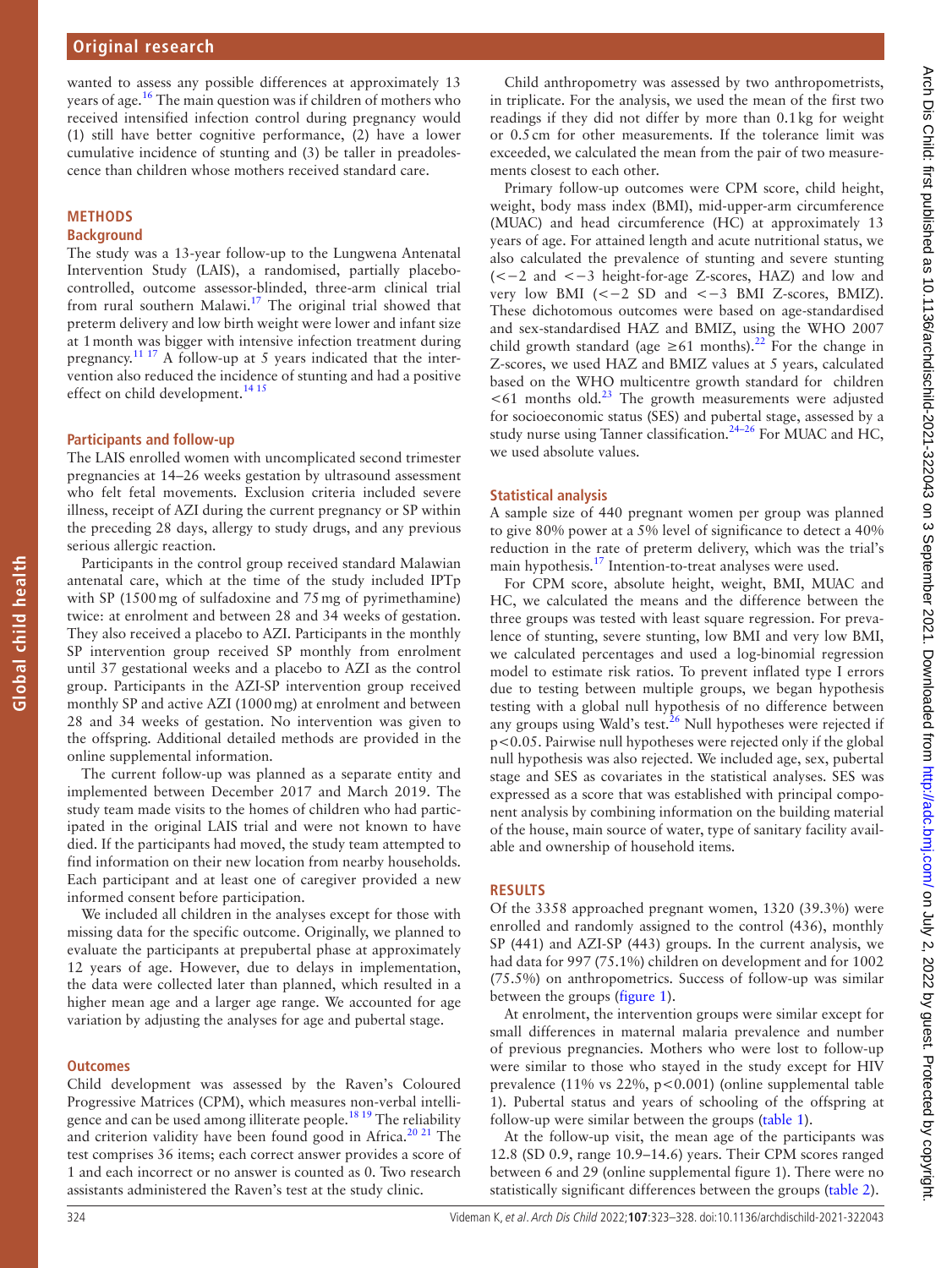

**Figure 1** Follow-up of live-born children. Figure created by the authors. AZI-SP, intervention group with monthly SP and two doses of azithromycin; BMI, body mass index; SP, sulfadoxine-pyrimethamine.

The participants' mean height (HAZ) was  $52 \text{ cm } (-1.3)$  at 1month, 81cm (−2.1) at 2 years, 102cm (−1.7) at 5 years and 143cm (−1.7) at 12.8 years ([online supplemental figure 2](https://dx.doi.org/10.1136/archdischild-2021-322043)). At the last follow-up, children in the AZI-SP group were on average 0.4 cm (95% CI −0.9 to 1.7) taller than children in the control group ([table](#page-3-0) 2). In absolute length, the point estimate for the intergroup difference was similar to the difference observed at earlier time points, but was statistically significant only at 24 months old or younger [\(figure](#page-3-1) 2).

The cumulative incidence of ever being stunted was 79%, 77% and 67% in the control, SP and AZI-SP groups and for severe stunting 42%, 39% and 29%, respectively. The HR

<span id="page-2-0"></span>(95%CI) for being stunted at least once was 0.72 (0.61 to 0.84, p<0.001) in the AZI-SP group compared with the control group and 0.76 (0.65 to 0.90,  $p=0.001$ ) compared with the monthly SP group. The HR among children in the AZI-SP group for ever developing severe stunting was  $0.65$  (0.51 to 0.82, p<0.001) and 0.69 (0.54 to 0.88, p=0.002) compared with the control and monthly SP groups, respectively ([figure](#page-4-0) 3). The intergroup differences were slightly larger among girls than boys [\(online](https://dx.doi.org/10.1136/archdischild-2021-322043) [supplemental figure 3](https://dx.doi.org/10.1136/archdischild-2021-322043)).

At 12.8 years, the mean (SD) weight of the study participants was 33.9 (6.6) kg, BMI 16.5 (1.8) kg/cm<sup>2</sup>, MUAC 19.9 (2.1) cm and HC 51.6 (1.5) cm. There were no significant differences

<span id="page-2-1"></span>

| Baseline characteristics of the participating women at enrolment and their offspring at 13 years, by study group<br>Table 1 |                  |                            |                    |                 |  |  |  |
|-----------------------------------------------------------------------------------------------------------------------------|------------------|----------------------------|--------------------|-----------------|--|--|--|
| <b>Maternal characteristics</b>                                                                                             |                  | Control (SP twice) (n=436) | Monthly SP (n=441) | $AZI-SP(n=443)$ |  |  |  |
| Age, years, mean (SD)                                                                                                       |                  | 25(7)                      | 25(7)              | 25(6)           |  |  |  |
| Gestational age at enrolment, weeks, mean (SD)                                                                              |                  | 20.3(3.0)                  | 20.0(3.2)          | 20.0(3.0)       |  |  |  |
| Primiparous (%)                                                                                                             |                  | 110(25.2)                  | 107 (24.3)         | 89 (20.1)       |  |  |  |
| HIV-positive (%)                                                                                                            |                  | 48/396 (12.1)              | 64/400 (16.0)      | 49/398 (12.3)   |  |  |  |
| Microscopic peripheral blood malaria parasitaemia (%)                                                                       |                  | 49/435 (11.3)              | 41(9.3)            | 27(6.1)         |  |  |  |
| Blood Hb concentration, g/L, mean (SD)                                                                                      |                  | 110 (19)                   | 111(17)            | 110(20)         |  |  |  |
| Moderate or severe anaemia, Hb <100 g/L (%)                                                                                 |                  | 116(26.6)                  | 106 (24.0)         | 129 (29.1)      |  |  |  |
| Literate participants (%)                                                                                                   |                  | 116(26.6)                  | 129 (29.3)         | 139 (31.4)      |  |  |  |
| Years of schooling completed, mean (SD)                                                                                     |                  | $2.1 (2.7)^*$              | 2.2(2.6)           | 2.4(2.8)        |  |  |  |
| Offspring characteristics at 13 years of age                                                                                |                  | $n = 333$                  | $n = 333$          | $n = 337$       |  |  |  |
| Years of schooling completed                                                                                                |                  |                            |                    |                 |  |  |  |
|                                                                                                                             | 0(% )            | 48 (14.4)                  | 62 (18.6)          | 53 (15.7)       |  |  |  |
|                                                                                                                             | $1 - 3$ (%)      | 186 (55.9)                 | 168 (50.5)         | 163 (48.4)      |  |  |  |
|                                                                                                                             | $>3$ (%)         | 99 (29.7)                  | 103(31.0)          | 121 (36.0)      |  |  |  |
| Pubertal stage                                                                                                              |                  | $n = 332$                  | $n = 330$          | $n = 333$       |  |  |  |
|                                                                                                                             | Stage $1$ $(\%)$ | 162 (48.8)                 | 175 (53.0)         | 155 (46.6)      |  |  |  |
|                                                                                                                             | Stage $2$ $(\%)$ | 100(30.3)                  | 88 (26.7)          | 101(30.1)       |  |  |  |
|                                                                                                                             | Stages $3-5$ (%) | 70(21.1)                   | 67(20.3)           | 77(23.1)        |  |  |  |
| *Value miccing for ano participant                                                                                          |                  |                            |                    |                 |  |  |  |

\*Value missing for one participant. AZI-SP, intervention group with monthly SP and two doses of azithromycin; Hb, haemoglobin; SP, sulfadoxine-pyrimethamine.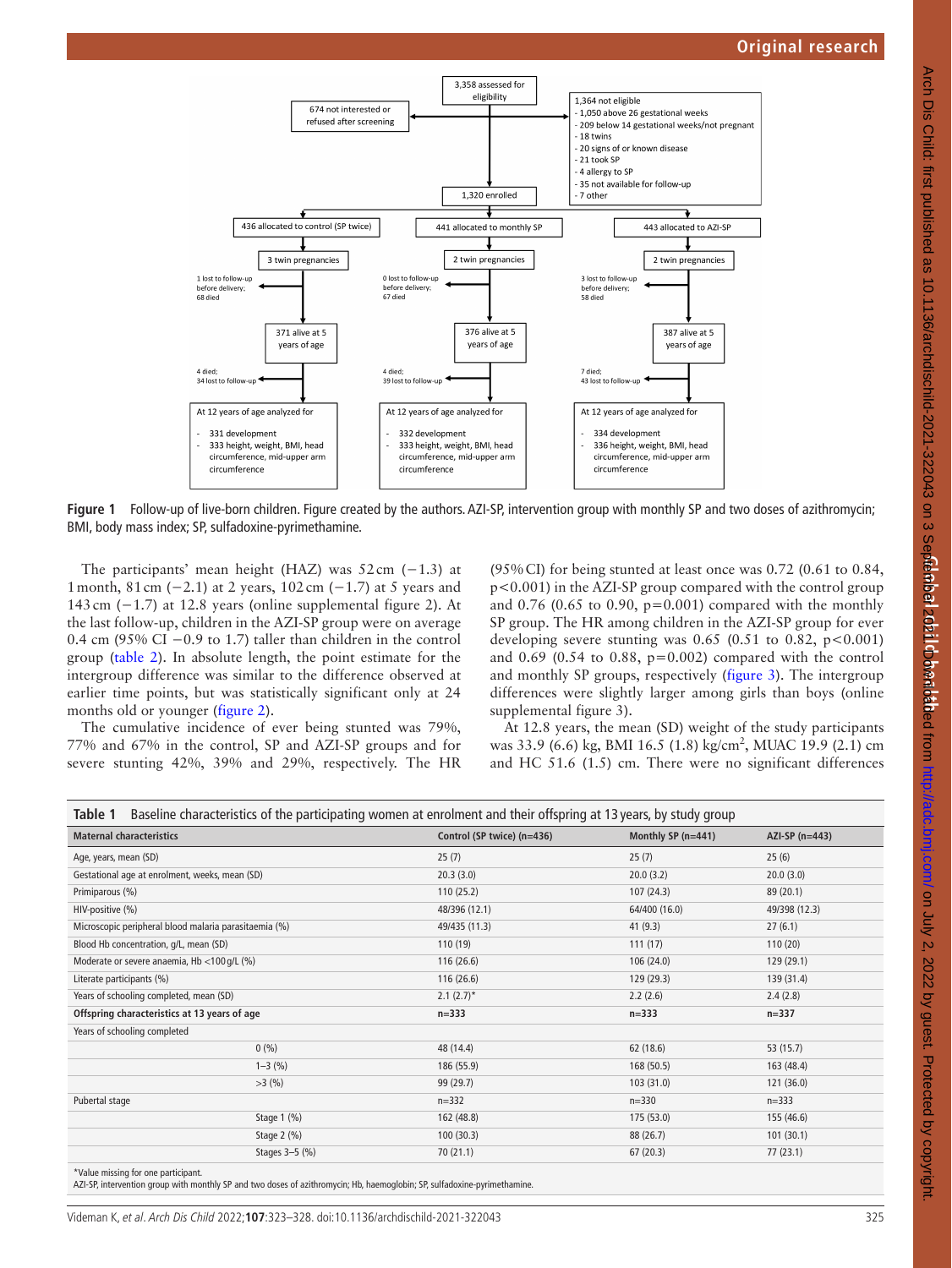| Taple 2<br>TWEE DEVELOPMENT OUTCOME, HEIGHT, WEIGHT, DIVIT, MOAC and TC In preadulescence, by intervention group |                                         |                                   |                              |                |                              |  |  |
|------------------------------------------------------------------------------------------------------------------|-----------------------------------------|-----------------------------------|------------------------------|----------------|------------------------------|--|--|
| Outcome                                                                                                          | Control (SP twice) (n=333)<br>Mean (SD) | Monthly SP $(n=333)$<br>Mean (SD) | $AZI-SP(n=336)$<br>Mean (SD) | Global p value | Global p value,<br>adjusted* |  |  |
| Raven's scoret                                                                                                   | 14.2(3.7)                               | 14.4(3.8)                         | 14.2(3.9)                    | 0.8            | 0.8                          |  |  |
| Height (cm)                                                                                                      | 142.7 (8.1)                             | 142.5(8.2)                        | 143.1(8.4)                   | 0.6            | 0.7                          |  |  |
| Weight (kg)                                                                                                      | 33.8(6.3)                               | 33.8(6.9)                         | 34.2(6.5)                    | 0.6            | >0.9                         |  |  |
| BMI                                                                                                              | 16.4(1.7)                               | 16.5(2.1)                         | 16.5(1.6)                    | 0.7            | 0.9                          |  |  |
| MUAC (cm)                                                                                                        | 19.9(2.1)                               | 19.8(2.3)                         | 20.0(2.0)                    | 0.2            | 0.5                          |  |  |
| $HC$ (cm)                                                                                                        | 51.6(1.4)                               | 51.5(1.6)                         | 51.8(1.5)                    | 0.1            | 0.08                         |  |  |

<span id="page-3-0"></span>**Table 2** Mean developmental outcome, height, weight, BMI, MUAC and HC in preadolescence, by intervention group

\*Adjusted for child sex, age, socioeconomic status and pubertal stage at the time of developmental assessment and anthropometric measurements.

†For the Raven's score n=331, n=332 and n=334.

AZI-SP, intervention group with monthly SP and two doses of azithromycin; BMI, body mass index; HC, head circumference; MUAC, mid-upper-arm circumference; SP, sulfadoxine-pyrimethamine

between the groups ([table](#page-3-0) 2). There were also no intergroup differences in most sex-specific analyses [\(online supplemental](https://dx.doi.org/10.1136/archdischild-2021-322043)  [tables 2 and 3](https://dx.doi.org/10.1136/archdischild-2021-322043)), except for HC among girls, which were 51.2 cm, 51.0 cm and 51.6cm in the control, monthly SP and AZI-SP groups, respectively (p=0.006).

The prevalence of stunting at 12.8 years was 36%, 39% and 36% and that of severe stunting 7.5%, 8.7% and 6.0% in the control, monthly SP and AZI-SP groups, respectively (global p values 0.6 and 0.4 for stunting and severe stunting). The prevalence of stunting and severe stunting was highest at 24 months, whereas it remained stable from 5 to 12.8 years ([online supple](https://dx.doi.org/10.1136/archdischild-2021-322043)[mental figure 4](https://dx.doi.org/10.1136/archdischild-2021-322043)). The prevalence of low and very low BMI was 12% and 1.6%, with no statistically significant differences between the groups ( $p=0.2$  for low and  $p=0.06$  for very low BMI) ([online supplemental table 4](https://dx.doi.org/10.1136/archdischild-2021-322043)).

#### **DISCUSSION**

**Global child health**

Global child health

Our aim was to test if intensified preventive maternal antenatal infection control would lead to growth and developmental benefits in their offspring still evident in preadolescence. In a sample of 997 Malawian children aged 11–15years old, there was no difference in mean CPM scores in the different intervention groups. Children whose mothers had received monthly SP and two doses of AZI during pregnancy were on average 4mm taller and their cumulative incidence of ever being stunted was 13% lower than children whose mothers had been treated only with



<span id="page-3-1"></span>**Figure 2** Differences between means in the AZI-SP and control groups and 95% CI in height; measurement points from 1month to approximately 13 years. Figure created by the authors. AZI-SP, intervention group with monthly sulfadoxine-pyrimethamine and two doses of azithromycin.

two doses of SP. However, at 11–15 years of age, there was no difference in the prevalence of stunting between the groups.

The validity of our findings could have been compromised by imbalanced group allocation, differential loss to follow-up, missing data, measurement bias and random error in statistical inference. However, the groups were randomly allocated and well balanced at baseline and the proportion of participants lost to follow-up was similar between the groups. The baseline characteristics of those lost to follow-up were similar to those remaining in the study. Maternal HIV infection was associated with loss to follow-up but did not modify the association between the intervention and the studied outcomes (data not shown). The difference in mean height between the groups was not statistically significant in preadolescence, but the point estimate was identical observed when the children were younger. Furthermore, the difference in cumulative stunting incidence was statistically significant. Thus, the sample findings are consistent with a hypothesis that intensified preventive maternal infection treatment during pregnancy leads to a modest impact on the cumulative incidence of stunting, sustained until preadolescence. In contrast, the findings do not support a sustained impact on child development.

Although several earlier trials have studied the impact of maternal antenatal infection control interventions on birth size, $10-12$  there are no publications on the impact of these interventions on subsequent child growth. For child development, there are data from the ORACLE trial (antibiotics for preterm, prelabour rupture of membranes and preterm labour) from England, in which women experiencing either preterm premature rupture of membranes (PPROM) or spontaneous preterm labour (SPL) were prescribed either erythromycin, amoxycillinclavulanate, both, or neither. This study suggested a small benefit of erythromycin treatment in newborn survival among women with PPROM. The 7-year follow-up results of the offspring raised concerns about an increased risk of functional impairment in the group that received erythromycin for SPL, and an increased risk for cerebral palsy (CP) with any antibiotic treatment.<sup>[27](#page-5-17)</sup>  $^{28}$  $^{28}$  $^{28}$  In a follow-up study carried out at 11 years of age, there was neither harm nor benefit on educational attainment in any group.<sup>29</sup> The timing of treatment and antibiotic sub-type were different in our trial, but both studies suggest that any impact of maternal antenatal macrolide treatment on child development would have waned by preadolescence.

The most common approach tried to increase birth size is maternal dietary supplementation. Several interventions have been shown to have a positive impact on infant weight and in some studies on length at birth, especially among babies of malnourished women.<sup>30</sup> However, only a few studies have assessed the persistence of gains in birth size through childhood.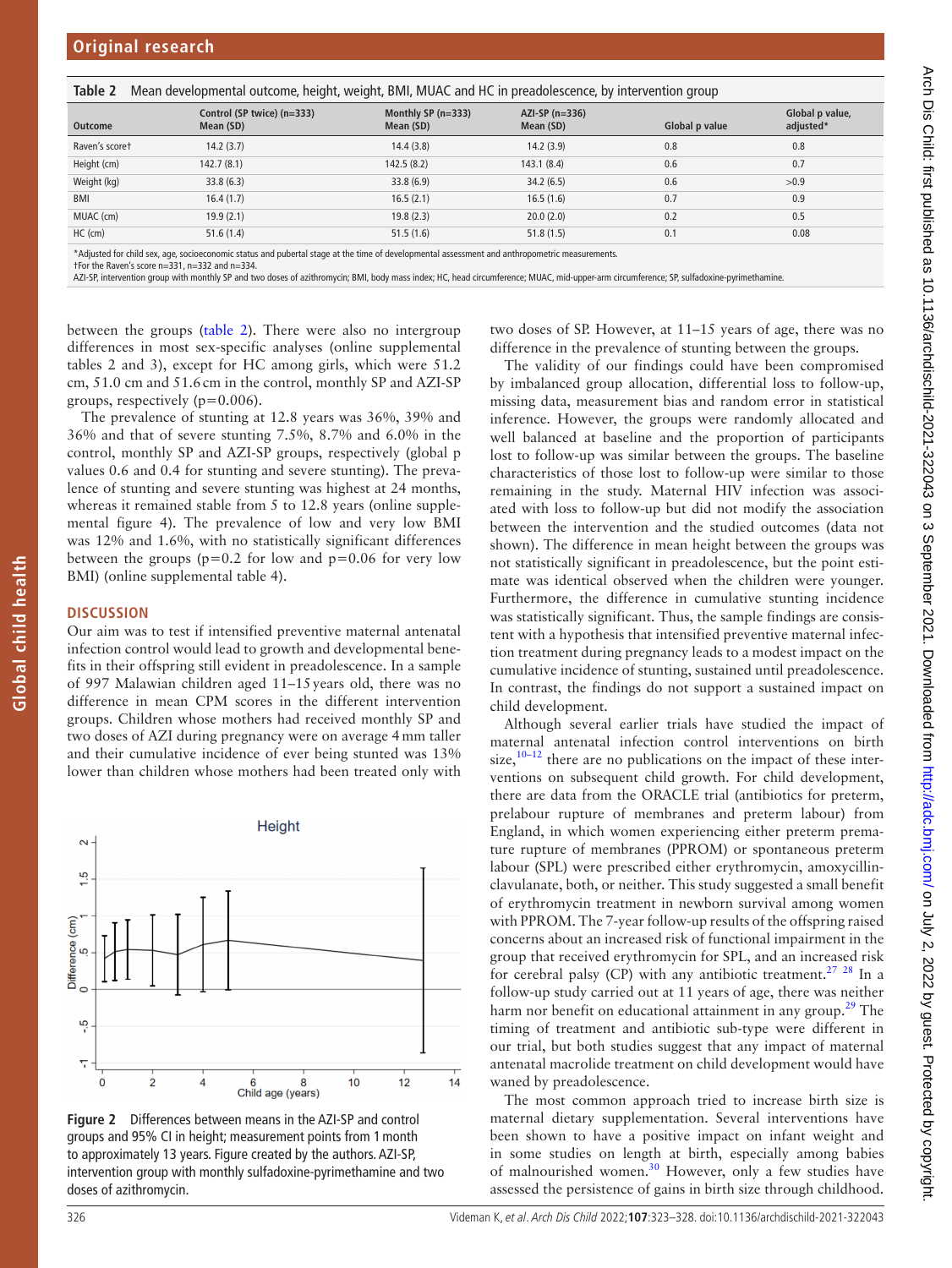

**Figure 3** Cumulative incidence of stunting (HAZ <−2SD) and severe stunting (HAZ <−3SD) from 1month to approximately 13 years of age by intervention group. Stunting (HAZ <−2, upper sets of lines) and severe stunting (HAZ <−3, lower sets of lines) are shown. Figure created by the authors. AZI-SP, intervention group with monthly SP and two doses of azithromycin; HAZ, height-for-age Z-score; SP, sulfadoxine-pyrimethamine.

In the multicountry Women First trial, babies born to women who had been given lipid-based nutrient supplements during pregnancy were on average 3–4mm taller and 60g heavier than babies born to women who received no supplement, and the difference persisted for at least 6 months. $31$  Similarly, antenatal dietary supplementation resulted in linear growth benefits reflected in lower stunting prevalence until 5 years of age in two Asian studies.[32 33](#page-5-22) Our results suggest that maternal antenatal infection control during pregnancy could also support healthy growth in the offspring.

In contrast to intrauterine gains in weight-for-length, which are often lost postnatally, $7-9$  intrauterine gains in length seem to be more sustainable. Weight-for-length follows the child's postnatal nutritional status, whereas accrued bone length will not be reduced even in subsequent adverse growth conditions. Intergroup differences in newborn length can, however, disappear if the taller group has a higher mean gestational age at birth because postnatal length gain velocity is inversely associ-ated with duration of pregnancy.<sup>[7](#page-5-4)</sup> The statistical significance of a given absolute difference in length will also wane over time due to the increasing population variance in length. $34$ 

Fetal length gain is regulated by insulin-like growth factors (IGFs), secreted by maternal tissues, the placenta and the fetus on various stimuli.<sup>[35](#page-5-24)</sup> Systemic inflammation, elicited by maternal or placental infection, downregulates the expression of IGFs and their cellular receptors, reduces placental nutrient transfer, and thus causes FGR. $36$  The antenatal intervention of repeated doses of SP and AZI probably promoted fetal growth by reducing systemic inflammation caused by maternal malaria and other infections.<sup>11</sup> Alleviation of inflammation-induced hypomyelination of fetal brain, leading to better neural connectivity, is a possible mechanism of how the intervention had a positive impact on early child development.<sup>14 15 37</sup> The impact may have subsequently waned because by mid-childhood cognitive development is greatly affected by external factors such as schooling, play sessions and other stimulation. Beyond the first 1000 days, neurocognitive development is a result of early childhood and mid-childhood exposures: disease prevention, nutrition, security

<span id="page-4-0"></span>and safety, caregiving practices, and early learning possibilities.<sup>4 16 38 3</sup>

One limitation of our study is the method used for assessing cognitive development. At 5years of age, we used the Griffith's Mental Developmental Scales, which provides a score for five different developmental domains. With this test, better developmental performance in the AZI-SP group was mainly observed in the 'performance' domain, measuring visuospatial skills such as speed of work and precision.<sup>40</sup> There is no universally approved instrument for measuring cognitive function among preadoles-cents in low-income settings.<sup>[41](#page-5-27)</sup> We used CPM, which is viewed as a culturally robust tool for measuring logical reasoning.<sup>19 21 42</sup> The Raven's test resembles the 'performance' domain in the Griffith's test. The normal distribution of Raven's scores in our sample is reassuring that the test captured appropriately one dimension of child development. However, the mean score was lower than earlier reported from similar-aged children in highincome settings.[19](#page-5-28) Given this caveat and the complexity of child development,  $1639$  it is possible that we might have missed a subtle intervention impact on one or more developmental domains.

In conclusion, these findings do not support the hypothesis of long-lasting positive effects of antenatally administered intensive infection control on neurocognitive development. However, the intervention seems to decrease the cumulative incidence of ever being stunted in childhood.

**Acknowledgements** We thank the study participants and the study staff. Azithromycin and its placebo were provided free of charge by Pfizer (New York, New York). SP tablets were obtained from companies with Good Manufacturing Practice certification and quality assurance.

**Contributors** Conceptualisation: UA, PA. Data curation: KV, OH. Formal analysis: OH. Funding acquisition: UA, PA. Investigation: UA, CM. Methodology: UA, CM, PA. Project administration: UA, CM. Supervision: UA, PA.

**Funding** This study was funded by a personal grant from the Foundation for Pediatric Research in Finland. The original LAIS study was supported by grants from the Academy of Finland (grants 79787 and 207010), the Foundation for Pediatric Research in Finland and the Medical Research Fund of Tampere University Hospital.

**Competing interests** KV: grant from the Foundation for Pediatric Research during the conduct of the study.